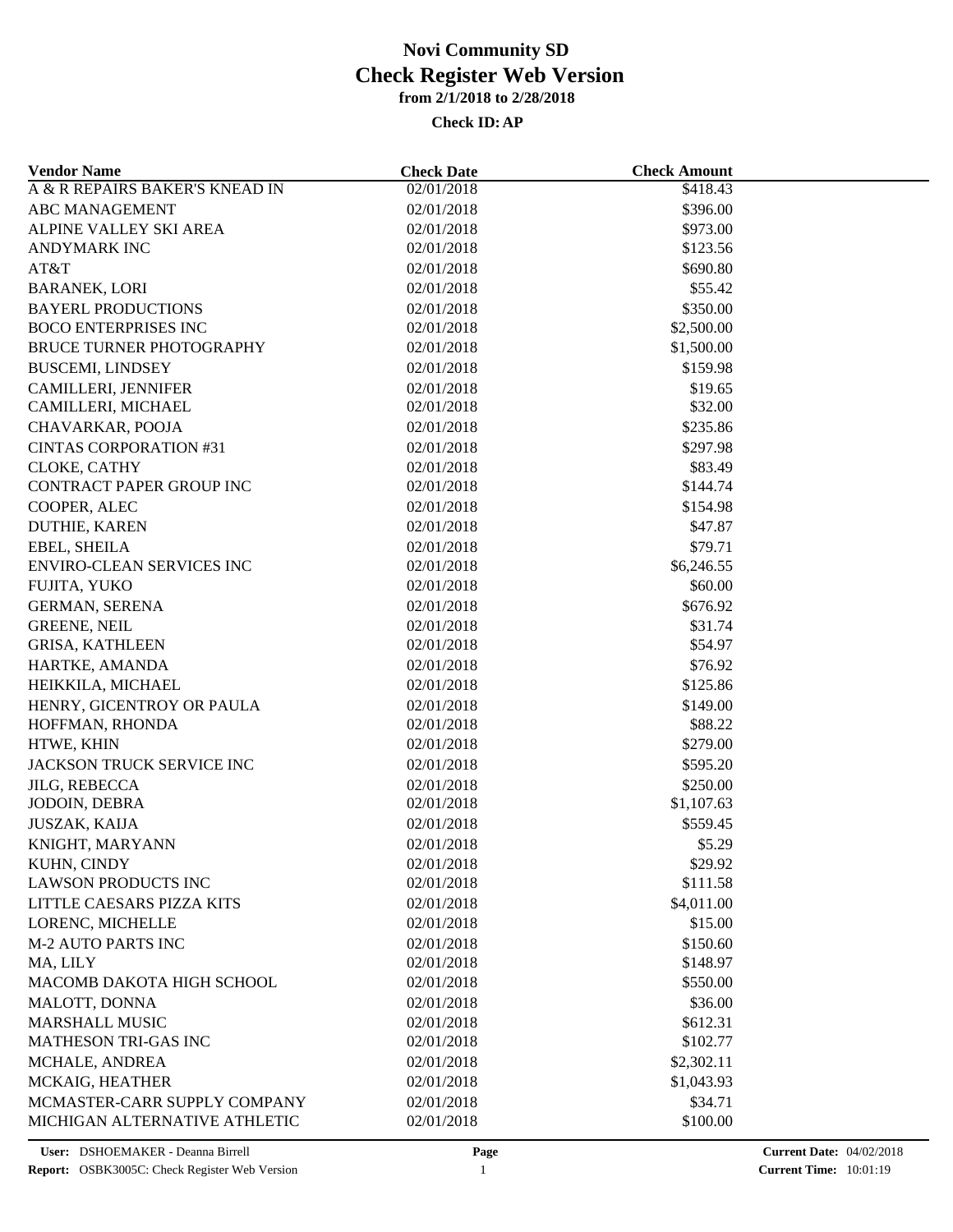| <b>Vendor Name</b>             | <b>Check Date</b> | <b>Check Amount</b> |  |
|--------------------------------|-------------------|---------------------|--|
| MICHIGAN ASSOC SECONDARY SCHOO | 02/01/2018        | \$960.00            |  |
| MICHIGAN ASSOCIATION OF SCHOOL | 02/01/2018        | \$780.52            |  |
| <b>MICHIGAN DECA</b>           | 02/01/2018        | \$50.00             |  |
| MICHIGAN INTERSCHOLASTIC ATH A | 02/01/2018        | \$265.00            |  |
| MICHIGAN SCHOOL BAND & ORCHEST | 02/01/2018        | \$200.00            |  |
| MKT DESIGNS LLC                | 02/01/2018        | \$700.00            |  |
| NEFF MOTIVATION INC            | 02/01/2018        | \$744.90            |  |
| NESMITH, RUSSELL P.            | 02/01/2018        | \$111.00            |  |
| NORENO, CAROL                  | 02/01/2018        | \$244.32            |  |
| <b>OAKLAND SCHOOLS</b>         | 02/01/2018        | \$11,380.25         |  |
| PASSEGGIATO, MICHELLE          | 02/01/2018        | \$190.76            |  |
| PAYNE, JODY                    | 02/01/2018        | \$55.05             |  |
| PEARCE, CHRISTA                | 02/01/2018        | \$561.10            |  |
| PENNYCUFF, LAURA               | 02/01/2018        | \$197.05            |  |
| PLANTERRA CORPORATION          | 02/01/2018        | \$286.44            |  |
| PRESTIGE ATHLETICS LLC         | 02/01/2018        | \$3,610.00          |  |
| PRILLWITZ, NICOLE              | 02/01/2018        | \$233.27            |  |
| PRINTNOLOGY INC                | 02/01/2018        | \$1,485.00          |  |
| RATNAMALA GARIMELLA OR NARAVAN | 02/01/2018        | \$100.00            |  |
| RUGG, ILONA                    | 02/01/2018        | \$180.19            |  |
| <b>SCIENCE ALIVE</b>           | 02/01/2018        | \$2,680.00          |  |
| <b>SCOBIE, ERIC</b>            | 02/01/2018        | \$102.12            |  |
| <b>SEAHOLM HIGH SCHOOL</b>     | 02/01/2018        | \$129.00            |  |
| SIKAITIS, JODIE                | 02/01/2018        | \$52.41             |  |
| SORENSEN, MARY                 | 02/01/2018        | \$149.42            |  |
| STARK, KEN                     | 02/01/2018        | \$276.11            |  |
| STEWART, HEATHER               | 02/01/2018        | \$95.38             |  |
| SURE RIDE TRANSPORATION LLC    | 02/01/2018        | \$5,175.00          |  |
| TANNER, STACY                  | 02/01/2018        | \$106.89            |  |
| THE ART INSTITUTE OF MICHIGAN  | 02/01/2018        | \$500.00            |  |
| THE ROBOT SPACE                | 02/01/2018        | \$706.82            |  |
| THRUN LAW FIRM P.C.            | 02/01/2018        | \$1,751.00          |  |
| TW SHIRTS                      | 02/01/2018        | \$977.00            |  |
| US GAMES (DIVISION OF BSN SPOR |                   |                     |  |
|                                | 02/01/2018        | \$443.89            |  |
| VEX ROBOTICS INC               | 02/01/2018        | \$1,049.78          |  |
| WHELAN, DEBI                   | 02/01/2018        | \$253.38            |  |
| <b>WORLDSTRIDES</b>            | 02/01/2018        | \$200.00            |  |
| YAMADA, MAYA                   | 02/01/2018        | \$145.00            |  |
| AMERICAN SOCIETY OF COMPOSERS  | 02/08/2018        | \$352.00            |  |
| ARTISTIC ATTITUDES LLC         | 02/08/2018        | \$62.50             |  |
| AT&T                           | 02/08/2018        | \$901.85            |  |
| <b>BABA LANGUAGE SERVICES</b>  | 02/08/2018        | \$175.00            |  |
| <b>BAKER'S OF MILFORD</b>      | 02/08/2018        | \$300.00            |  |
| <b>BIRRELL, DEANNA</b>         | 02/08/2018        | \$126.65            |  |
| <b>BRICKS 4 KIDS</b>           | 02/08/2018        | \$224.00            |  |
| <b>BROOKES BUNCH</b>           | 02/08/2018        | \$263.50            |  |
| <b>BROWN, YOLANDA</b>          | 02/08/2018        | \$237.00            |  |
| CHOWDHURY, KRISHNA             | 02/08/2018        | \$190.00            |  |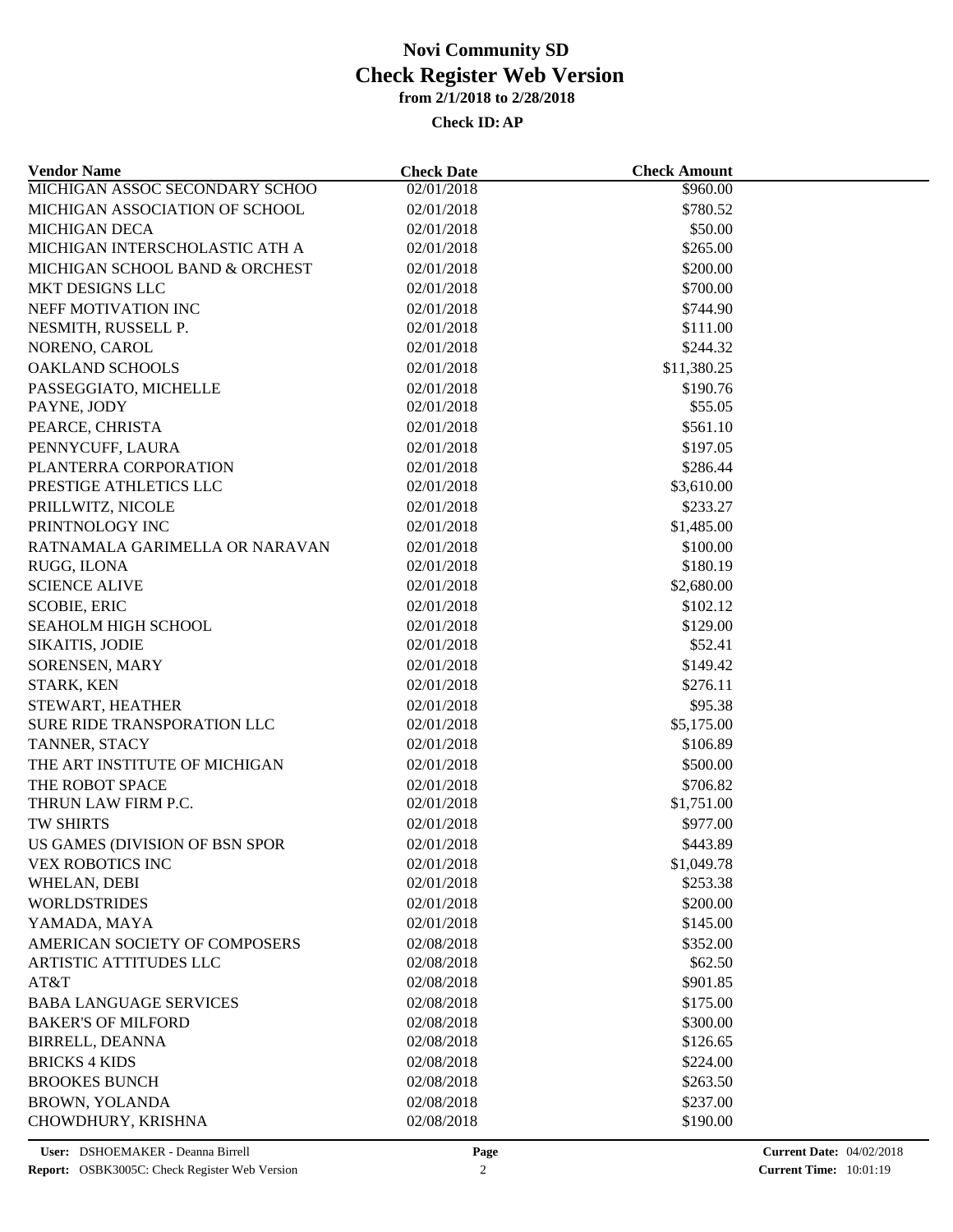| <b>Vendor Name</b>                        | <b>Check Date</b> | <b>Check Amount</b> |  |
|-------------------------------------------|-------------------|---------------------|--|
| <b>CONTRACT PAPER GROUP INC</b>           | 02/08/2018        | \$1,997.60          |  |
| DAMUTH, ELIZABETH                         | 02/08/2018        | \$332.00            |  |
| DETROIT METRO SKATE COUNCIL               | 02/08/2018        | \$1,450.00          |  |
| DIGITAL AGE TECHNOLOGIES INC              | 02/08/2018        | \$400.00            |  |
| DIRECT ENERGY BUSINESS INC                | 02/08/2018        | \$58,657.89         |  |
| <b>DTE ENERGY</b>                         | 02/08/2018        | \$20,420.22         |  |
| <b>DTE ENERGY</b>                         | 02/08/2018        | \$164.58            |  |
| DTE ENERGY                                | 02/08/2018        | \$14,222.73         |  |
| EL-HOUJEIRI, HASSAN                       | 02/08/2018        | \$80.00             |  |
| ESKO ROOFING & SHEET METAL INC            | 02/08/2018        | \$378.50            |  |
| FARRIS, CATHERINE M.                      | 02/08/2018        | \$279.30            |  |
| <b>GENTER, LANA</b>                       | 02/08/2018        | \$35.98             |  |
| <b>GREEN, LAURA</b>                       | 02/08/2018        | \$105.00            |  |
| HENRY, GICENTROY OR PAULA                 | 02/08/2018        | \$25.67             |  |
| HIRSHFIELD, LAURA JANINE                  | 02/08/2018        | \$352.00            |  |
| HOLLAND BUS COMPANY                       | 02/08/2018        | \$360.19            |  |
| HUNTINGTON NATIONAL BANK                  | 02/08/2018        | \$1,300.00          |  |
| HURON VALLEY SCHOOL DISTRICT              | 02/08/2018        | \$150.00            |  |
| HUYNH, TRUC PHUONG                        | 02/08/2018        | \$72.00             |  |
| <b>INTERIM HOME HEALTHCARE OF OAK</b>     | 02/08/2018        | \$3,973.75          |  |
| <b>JONES, KIMBERLY</b>                    | 02/08/2018        | \$203.00            |  |
| <b>JOSTENS INC</b>                        | 02/08/2018        | \$48,000.00         |  |
| KARINEN, ASHLEY                           | 02/08/2018        | \$189.84            |  |
| KUHN, CINDY                               | 02/08/2018        | \$406.05            |  |
| KULMAN, CHARLOTTE                         | 02/08/2018        | \$249.12            |  |
| KUMAR, RANJANA                            | 02/08/2018        | \$75.00             |  |
| <b>LAB-AIDS INC</b>                       | 02/08/2018        | \$192.50            |  |
| LAMMERS, KIMBERLY ANN                     | 02/08/2018        | \$330.00            |  |
| LAWRENCE TECHNOLOGICAL UNIVERS            | 02/08/2018        | \$1,000.00          |  |
| LIFE INSURANCE COMPANY OF NORT            | 02/08/2018        |                     |  |
|                                           |                   | \$20,717.98         |  |
| LIVE SAFE ACADEMY<br>MATHESON TRI-GAS INC | 02/08/2018        | \$84.00<br>\$695.65 |  |
|                                           | 02/08/2018        |                     |  |
| <b>MICHIGAN DECA</b>                      | 02/08/2018        | \$23,017.50         |  |
| MICHIGAN SCHOOL VOCAL MUSIC AS            | 02/08/2018        | \$315.00            |  |
| MILFORD HIGH SCHOOL                       | 02/08/2018        | \$400.00            |  |
| MULARSKI, ERIC                            | 02/08/2018        | \$95.00             |  |
| NORRIS, KIMBERLY R.                       | 02/08/2018        | \$990.00            |  |
| <b>NOVI ICE ARENA</b>                     | 02/08/2018        | \$6,585.00          |  |
| NU WAVE AQUARIUMS LTD                     | 02/08/2018        | \$75.00             |  |
| OAKLAND COUNTY TREASURER                  | 02/08/2018        | \$7,361.34          |  |
| <b>OAKLAND SCHOOLS</b>                    | 02/08/2018        | \$15.00             |  |
| ONYX WELLNESS LLC                         | 02/08/2018        | \$157.50            |  |
| ORGANIZATION FOR BAT CONSERVAT            | 02/08/2018        | \$1,470.00          |  |
| PAS, MANDY                                | 02/08/2018        | \$19.52             |  |
| PATWARDHAN, AJAY                          | 02/08/2018        | \$203.00            |  |
| <b>PEARSON</b>                            | 02/08/2018        | \$201.75            |  |
| PEDIATRIC HEALTH CONSULTANTS I            | 02/08/2018        | \$23,957.84         |  |
| REASON, DANIEL                            | 02/08/2018        | \$120.00            |  |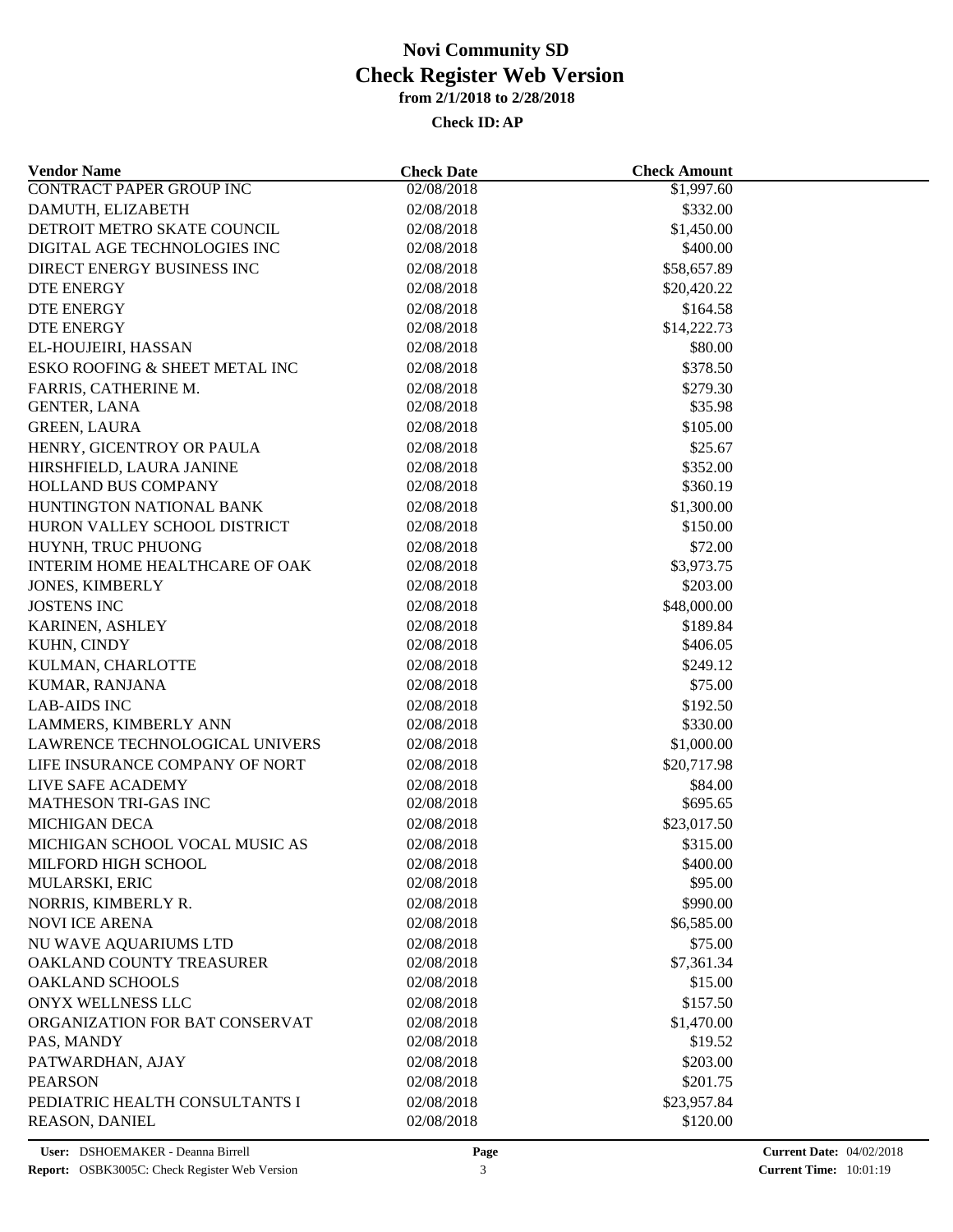| <b>Vendor Name</b>                | <b>Check Date</b> | <b>Check Amount</b> |  |
|-----------------------------------|-------------------|---------------------|--|
| <b>RELIABLE DELIVERY</b>          | 02/08/2018        | \$1,593.75          |  |
| ROH, INKYUNG                      | 02/08/2018        | \$20.00             |  |
| <b>SBSI SOFTWARE INC</b>          | 02/08/2018        | \$2,774.60          |  |
| SHAW, JIM                         | 02/08/2018        | \$95.00             |  |
| SOHEE, KIM                        | 02/08/2018        | \$95.00             |  |
| STARK, KEN                        | 02/08/2018        | \$327.00            |  |
| TORRES, CRUZ ELENA                | 02/08/2018        | \$95.00             |  |
| TOTAL PERFORMANCE TRAINING CEN    | 02/08/2018        | \$1,185.00          |  |
| <b>US FOODS INC</b>               | 02/08/2018        | \$345.65            |  |
| VALENTINE, CYNTHIA                | 02/08/2018        | \$162.41            |  |
| VESCO OIL CORPORATION             | 02/08/2018        | \$480.00            |  |
| <b>VSC INC</b>                    | 02/08/2018        | \$801.87            |  |
| WEINERT, ASHLEY                   | 02/08/2018        | \$9.63              |  |
| WENDT, KATHY                      | 02/08/2018        | \$72.00             |  |
| WHITMORE LAKE HIGH SCHOOL         | 02/08/2018        | \$300.00            |  |
| WILKINSON, KAREN                  | 02/08/2018        | \$37.62             |  |
| ZHANG, MANDY                      | 02/08/2018        | \$600.00            |  |
| <b>CHAPTER 13 TRUSTEE</b>         | 02/09/2018        | \$50.00             |  |
| <b>MISDU</b>                      | 02/09/2018        | \$2,067.53          |  |
| PENNSYLVANIA HIGHER ED ASSISTA    | 02/09/2018        | \$195.80            |  |
|                                   |                   | \$12.62             |  |
| PHOENIX FINANCIAL SERVICES LLC    | 02/09/2018        |                     |  |
| ANDERSON, KIRSTEN                 | 02/13/2018        | \$15.94             |  |
| <b>ANDYMARK INC</b>               | 02/13/2018        | \$316.13            |  |
| <b>AT&amp;T MOBILITY</b>          | 02/13/2018        | \$878.88            |  |
| <b>BURNS, PERI</b>                | 02/13/2018        | \$53.35             |  |
| CARDNO, ROBERT                    | 02/13/2018        | \$6.99              |  |
| <b>CHARTWELLS DINING SERVICES</b> | 02/13/2018        | \$148,410.63        |  |
| EDF ENERGY SERVICES LLC           | 02/13/2018        | \$45,365.95         |  |
| FORSTER, JODI                     | 02/13/2018        | \$350.00            |  |
| <b>GRAINGER</b>                   | 02/13/2018        | \$100.40            |  |
| HOLLAND BUS COMPANY               | 02/13/2018        | \$3,322.16          |  |
| HP INC                            | 02/13/2018        | \$998.81            |  |
| HUANG, CHRIS                      | 02/13/2018        | \$941.13            |  |
| MACDONALD, LITA                   | 02/13/2018        | \$583.15            |  |
| MCCARTHY & SMITH INC              | 02/13/2018        | \$235,126.96        |  |
| MCMASTER-CARR SUPPLY COMPANY      | 02/13/2018        | \$851.77            |  |
| MINNICK, JILL                     | 02/13/2018        | \$208.46            |  |
| SAFEWAY SHREDDING LLC             | 02/13/2018        | \$60.00             |  |
| SIMPLEXGRINNELL                   | 02/13/2018        | \$1,922.26          |  |
| <b>SME</b>                        | 02/13/2018        | \$34,454.35         |  |
| THE ROBOT SPACE                   | 02/13/2018        | \$483.39            |  |
| TMP ARCHITECTURE INC              | 02/13/2018        | \$66,282.34         |  |
| TOFILSKI, WILLIAM RAYMOND         | 02/13/2018        | \$2,640.00          |  |
| <b>VEX ROBOTICS INC</b>           | 02/13/2018        | \$369.16            |  |
| A & R REPAIRS BAKER'S KNEAD IN    | 02/15/2018        | \$585.34            |  |
| ACE TRANSPORTATION INC            | 02/15/2018        | \$2,886.00          |  |
| AT&T                              | 02/15/2018        | \$2,595.50          |  |
| AZZAM, DALIA                      | 02/15/2018        | \$72.00             |  |
|                                   |                   |                     |  |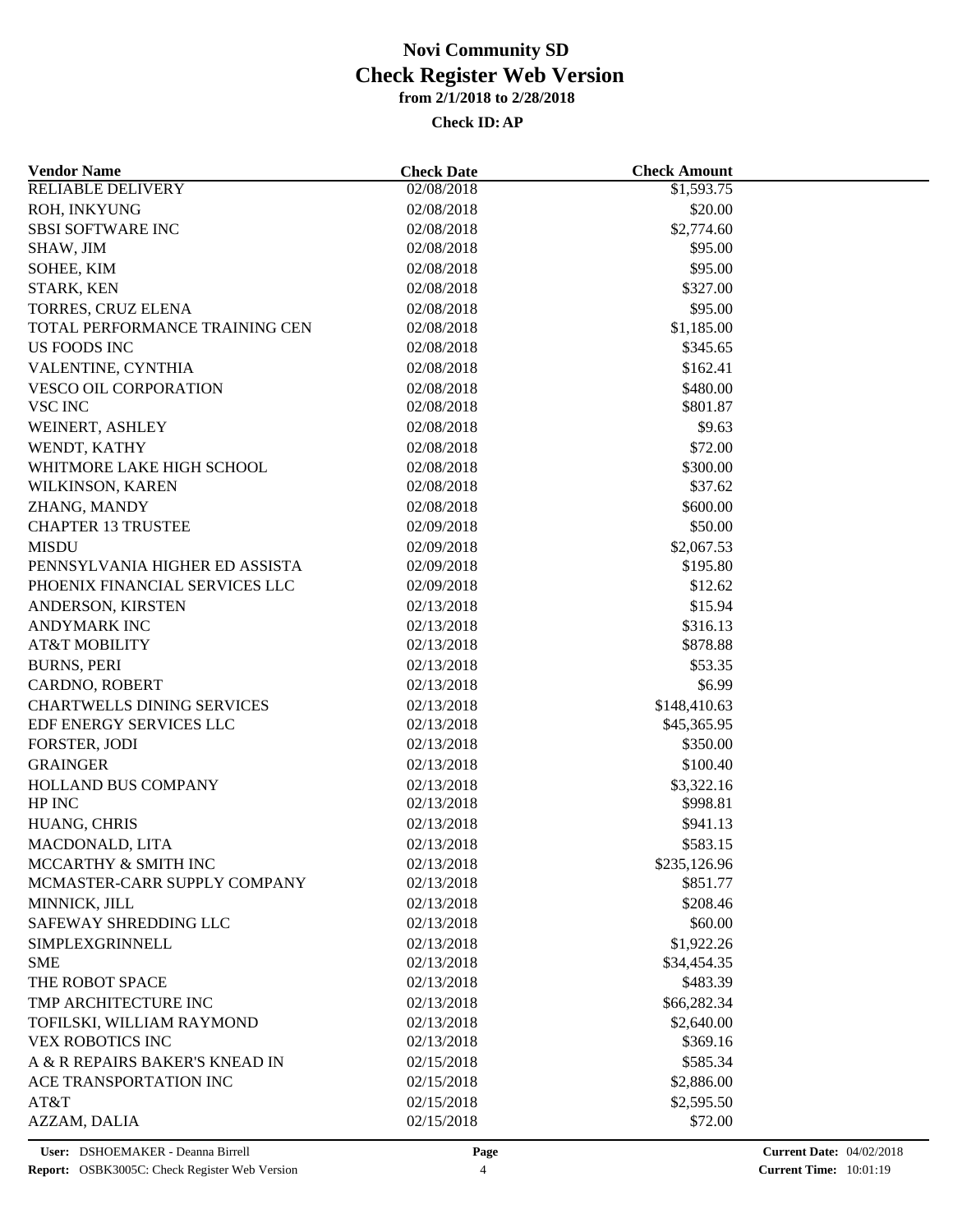| <b>Vendor Name</b>                        | <b>Check Date</b> | <b>Check Amount</b>   |  |
|-------------------------------------------|-------------------|-----------------------|--|
| <b>BABA LANGUAGE SERVICES</b>             | 02/15/2018        | \$25.00               |  |
| BELFOR PROPERTY RESTORATION               | 02/15/2018        | \$1,733.98            |  |
| CEO IMAGING SYSTEMS INC                   | 02/15/2018        | \$1,616.00            |  |
| CORRION, KRISTIN                          | 02/15/2018        | \$161.13              |  |
| DEHNE, ANNE                               | 02/15/2018        | \$41.76               |  |
| DONOVAN, KATHRYN                          | 02/15/2018        | \$62.00               |  |
| FOX, ASHLEY                               | 02/15/2018        | \$8.99                |  |
| GRANT, JANET OR TODD                      | 02/15/2018        | \$168.41              |  |
| GRUNDSTROM, JENNA                         | 02/15/2018        | \$81.36               |  |
| <b>INTEGRITY TESTING &amp; SAFETY ADM</b> | 02/15/2018        | \$55.00               |  |
| <b>JONES, LAURIE</b>                      | 02/15/2018        | \$20.89               |  |
| KERBRAT, JENNIFER                         | 02/15/2018        | \$489.81              |  |
| LEADBETTER, MARYANNE                      | 02/15/2018        | \$34.98               |  |
| <b>MARRIOTT</b>                           | 02/15/2018        | \$11,902.80           |  |
| <b>MATHESON TRI-GAS INC</b>               | 02/15/2018        | \$102.77              |  |
| <b>MICHIGAN DECA</b>                      | 02/15/2018        | \$10,210.00           |  |
| MICHOS, JENIFER                           | 02/15/2018        | \$14.93               |  |
| MIENTKIEWICZ, JODIE                       | 02/15/2018        | \$70.99               |  |
| NU WAVE AQUARIUMS LTD                     | 02/15/2018        | \$69.00               |  |
| O'SHAUGHNESSY, LEANN                      | 02/15/2018        | \$255.00              |  |
| OAKLAND ASSOC. OF SCHOOL PERSO            | 02/15/2018        | \$100.00              |  |
| PAYNE, JODY                               | 02/15/2018        | \$23.33               |  |
| <b>PEARSON</b>                            | 02/15/2018        | \$239.25              |  |
| PRINTNOLOGY INC                           | 02/15/2018        | \$219.93              |  |
| PROVIDENCE OCCUPATIONAL HEALTH            | 02/15/2018        | \$226.00              |  |
| ROSEN, NORIKO                             | 02/15/2018        | \$53.09               |  |
| ROSSMAN, ANN                              | 02/15/2018        | \$145.00              |  |
| SMITH, EVALICIA R.                        | 02/15/2018        | \$614.89              |  |
| STATE WIRE AND TERMINAL INC               | 02/15/2018        | \$559.10              |  |
| <b>WARECK, MICHELE</b>                    | 02/15/2018        | \$83.89               |  |
|                                           | 02/15/2018        |                       |  |
| WEBERMAN, ALEX<br>WEINERT, ASHLEY         | 02/15/2018        | \$1,975.00<br>\$25.45 |  |
| WOODWORTH, HENRY                          |                   |                       |  |
|                                           | 02/15/2018        | \$3,050.00            |  |
| PENNSYLVANIA HIGHER ED ASSISTA            | 02/16/2018        | \$83.58               |  |
| A & R REPAIRS BAKER'S KNEAD IN            | 02/22/2018        | \$245.40              |  |
| A PARTS WAREHOUSE                         | 02/22/2018        | \$488.77              |  |
| ADN ADMINISTRATORS INC                    | 02/22/2018        | \$3,706.20            |  |
| <b>ANDYMARK INC</b>                       | 02/22/2018        | \$268.55              |  |
| ANGUS, STEVE                              | 02/22/2018        | \$1,221.46            |  |
| ARO, CHARLES                              | 02/22/2018        | \$437.38              |  |
| <b>BAHUGNA, SAURABH</b>                   | 02/22/2018        | \$400.00              |  |
| <b>BANGAL, JAIDEEP</b>                    | 02/22/2018        | \$100.00              |  |
| <b>BEYER, TODD</b>                        | 02/22/2018        | \$220.00              |  |
| BIG FROG CUSTOM T-SHIRT & MORE            | 02/22/2018        | \$995.80              |  |
| BLANCHARD, JAMES MARK                     | 02/22/2018        | \$900.00              |  |
| <b>BOSE, KAUSHIK</b>                      | 02/22/2018        | \$300.00              |  |
| <b>BROOKES BUNCH</b>                      | 02/22/2018        | \$76.50               |  |
| CHAVARKAR, POOJA                          | 02/22/2018        | \$783.23              |  |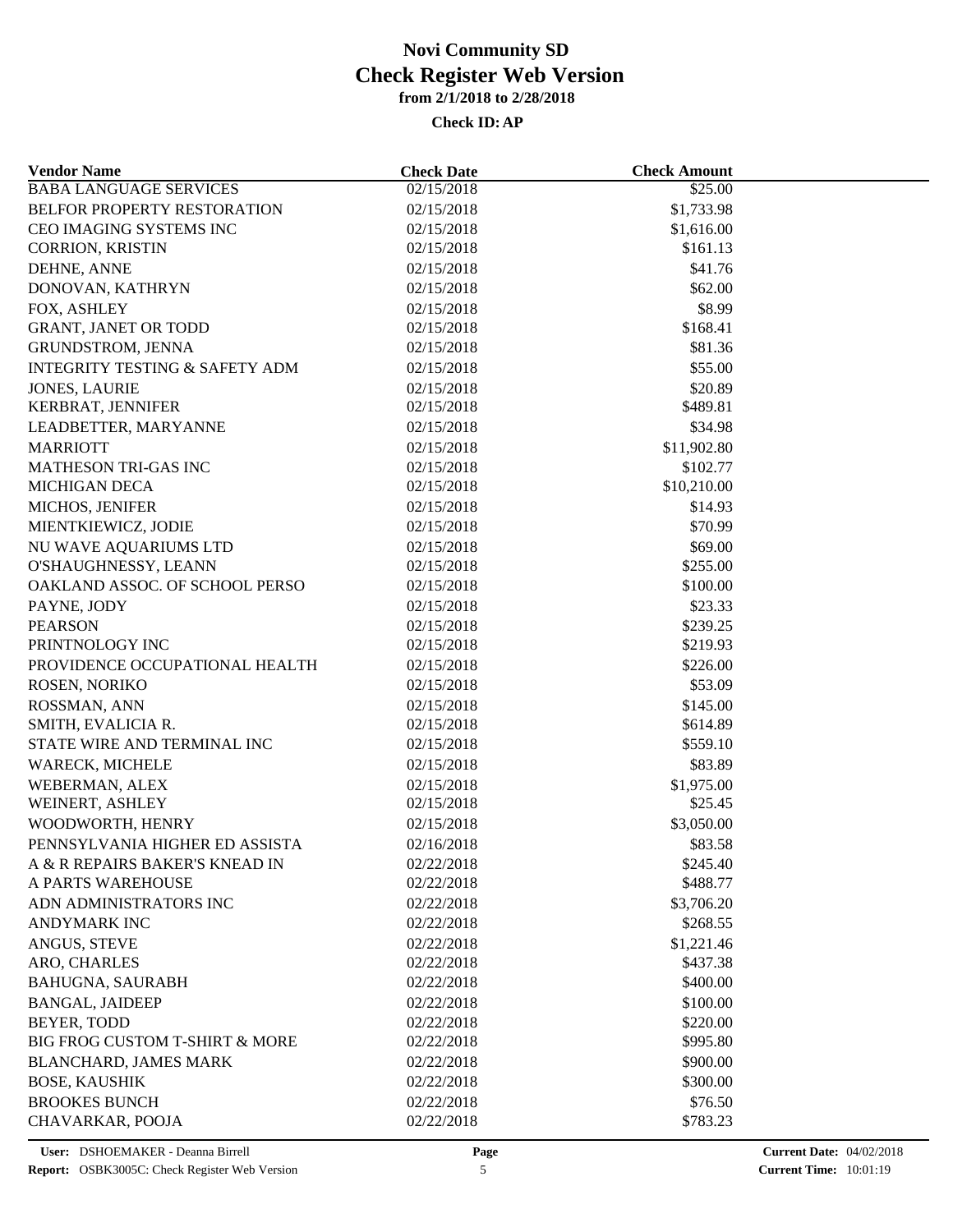| <b>Vendor Name</b>                    | <b>Check Date</b>        | <b>Check Amount</b>      |  |
|---------------------------------------|--------------------------|--------------------------|--|
| <b>CINTAS CORPORATION #31</b>         | 02/22/2018               | 3386.28                  |  |
| CONSTANTINE, KATHERINE                | 02/22/2018               | \$40.42                  |  |
| <b>CONSUMERS ENERGY</b>               | 02/22/2018               | \$21,672.82              |  |
| CORONA, MARCELLA                      | 02/22/2018               | \$80.00                  |  |
| COTTRILL, JENNIFER ANN                | 02/22/2018               | \$1,079.91               |  |
| <b>CUMMINS BRIDGEWAY LLC</b>          | 02/22/2018               | \$214.71                 |  |
| CUT-ALL WATERJET CUTTING INC          | 02/22/2018               | \$380.00                 |  |
| DONBERGER, MICHELLE                   | 02/22/2018               | \$73.84                  |  |
| <b>EA GRAPHICS</b>                    | 02/22/2018               | \$840.00                 |  |
| FARMINGTON PUBLIC SCHOOL DISTR        | 02/22/2018               | \$223,323.00             |  |
| FARRIS, CATHERINE M.                  | 02/22/2018               | \$11.98                  |  |
| FREISE, OLIVER                        | 02/22/2018               | \$400.00                 |  |
| GADAM, SAI                            | 02/22/2018               | \$200.00                 |  |
| <b>GOODWILL INDUSTRIES OF GREATER</b> | 02/22/2018               | \$4,405.54               |  |
| <b>GOPISETTY, SAI</b>                 | 02/22/2018               | \$400.00                 |  |
| <b>GRAINGER</b>                       | 02/22/2018               | \$86.25                  |  |
| GREAT LAKES MOTORCOACH INC            | 02/22/2018               | \$11,240.00              |  |
| HERMAN, KELSEY                        | 02/22/2018               | \$98.65                  |  |
| HOLLAND BUS COMPANY                   | 02/22/2018               | \$1,111.46               |  |
| INTEGRATED DESIGN SOLUTIONS LL        | 02/22/2018               | \$5,217.00               |  |
| <b>INTERIM HOME HEALTHCARE OF OAK</b> | 02/22/2018               | \$2,915.00               |  |
| JECMEN, JULIE                         | 02/22/2018               | \$871.48                 |  |
| KAUFMAN CHILDREN'S CENTER FOR         | 02/22/2018               | \$1,280.00               |  |
| KIDON, COURTNEY                       | 02/22/2018               | \$17.44                  |  |
| KILGORE, AMY                          | 02/22/2018               | \$294.34                 |  |
| KUMON, RONALD                         | 02/22/2018               | \$400.00                 |  |
| LINN, BRANDY L.                       | 02/22/2018               | \$75.00                  |  |
| <b>M-2 AUTO PARTS INC</b>             | 02/22/2018               | \$22.18                  |  |
| MA, YICKSHUEN                         | 02/22/2018               | \$20.00                  |  |
| MARK'S OUTDOOR POWER & EQUIPME        | 02/22/2018               | \$21,518.00              |  |
| MCMASTER-CARR SUPPLY COMPANY          |                          |                          |  |
| MESSA (MICHIGAN EDUCATION SPEC        | 02/22/2018<br>02/22/2018 | \$538.15<br>\$580,382.76 |  |
|                                       | 02/22/2018               | \$100.00                 |  |
| MINNICK, CHRISTA                      |                          |                          |  |
| MOVVA, SANTHI                         | 02/22/2018               | \$200.00                 |  |
| NIMMAGADDA, GOKHALE                   | 02/22/2018               | \$255.00                 |  |
| <b>OAKLAND SCHOOLS</b>                | 02/22/2018               | \$235,930.70             |  |
| OREFICE LTD                           | 02/22/2018               | \$5,134.20               |  |
| PARAMESHWARAN, VISWANATHAN            | 02/22/2018               | \$400.00                 |  |
| PITSCO INC                            | 02/22/2018               | \$700.80                 |  |
| PLYMOUTH LACROSSE ATHLETIC ASS        | 02/22/2018               | \$600.00                 |  |
| POLISETTI, SURYA P.                   | 02/22/2018               | \$400.00                 |  |
| REGOLI, D. MAI THI                    | 02/22/2018               | \$733.02                 |  |
| ROSEN, NORIKO                         | 02/22/2018               | \$225.00                 |  |
| RYAN, NICHOLAS                        | 02/22/2018               | \$498.74                 |  |
| SAMULSKI, BRIAN                       | 02/22/2018               | \$150.00                 |  |
| SAUCHAK, CHRISTINA                    | 02/22/2018               | \$383.93                 |  |
| STEEH, ROBERT J.                      | 02/22/2018               | \$285.06                 |  |
| SURE RIDE TRANSPORATION LLC           | 02/22/2018               | \$4,775.00               |  |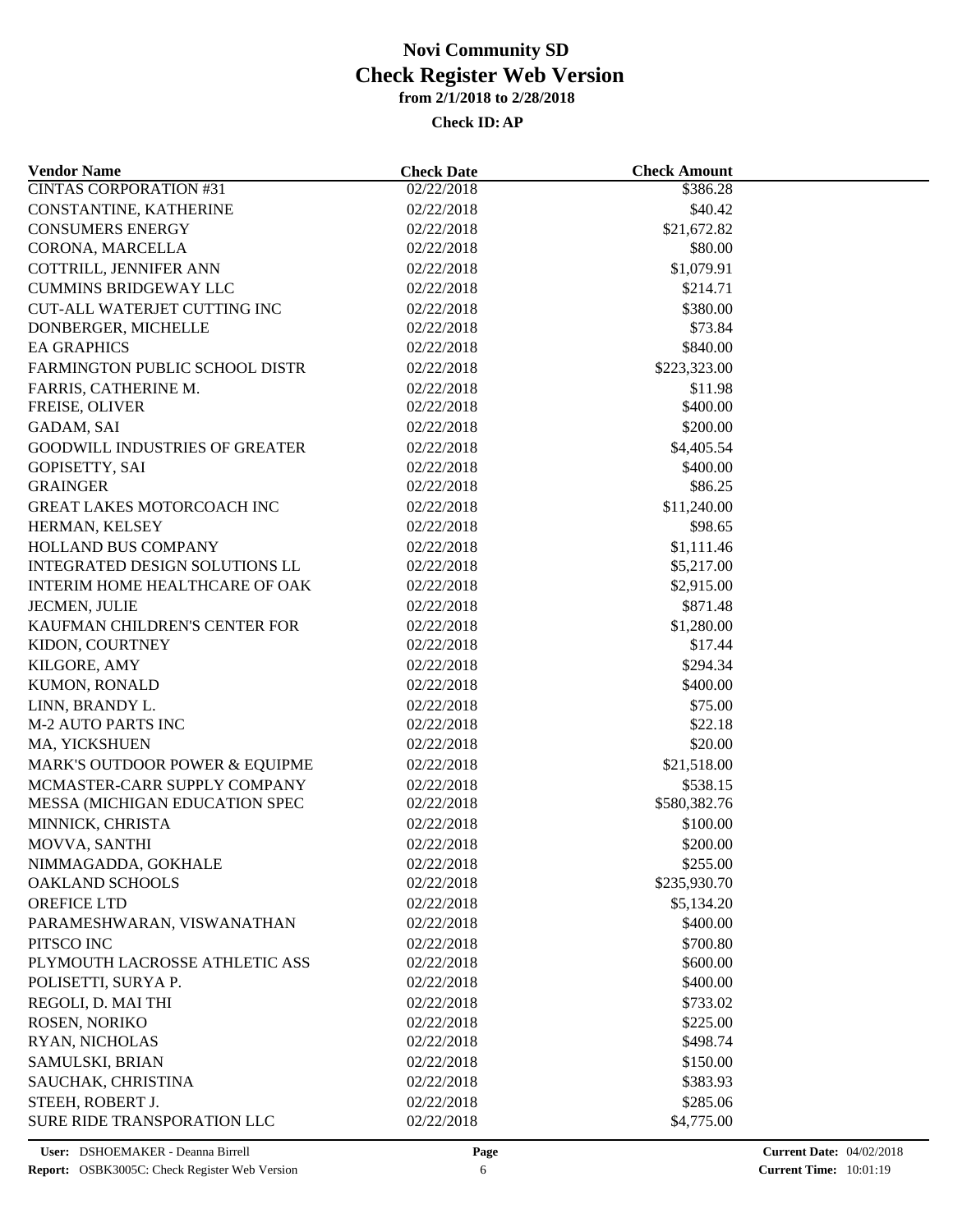| Vendor Name                    | <b>Check Date</b> | <b>Check Amount</b>   |                |
|--------------------------------|-------------------|-----------------------|----------------|
| THE ROBOT SPACE                | 02/22/2018        | \$570.37              |                |
| <b>TODAY'S UNIFORM INC</b>     | 02/22/2018        | \$725.00              |                |
| TREDROC TIRE SERVICES LLC      | 02/22/2018        | \$290.30              |                |
| UNITY SCHOOL BUS PARTS INC     | 02/22/2018        | \$200.80              |                |
| <b>UPBEAT DANCE</b>            | 02/22/2018        | \$73.50               |                |
| <b>VEX ROBOTICS INC</b>        | 02/22/2018        | \$1,512.28            |                |
| WATERFORD MOTT H.S.            | 02/22/2018        | \$250.00              |                |
| <b>CHAPTER 13 TRUSTEE</b>      | 02/23/2018        | \$50.00               |                |
| <b>MISDU</b>                   | 02/23/2018        | \$2,067.53            |                |
| PENNSYLVANIA HIGHER ED ASSISTA | 02/23/2018        | \$187.58              |                |
| PHOENIX FINANCIAL SERVICES LLC | 02/23/2018        | \$18.39               |                |
| <b>SOUKAR, HASSAN</b>          | 02/23/2018        | \$471.25              |                |
|                                |                   | <b>Issued:</b>        | \$292,510.33   |
|                                |                   | Reversed:             | \$23,672.50    |
|                                |                   | <b>Cancelled:</b>     | \$1,736,133.63 |
| <b>AP Checks Processed:</b>    | <b>300</b>        | <b>AP Bank Total:</b> | \$2,052,316.46 |
| <b>Total Checks Processed:</b> | <b>300</b>        | <b>Grand Total:</b>   | \$2,052,316.46 |